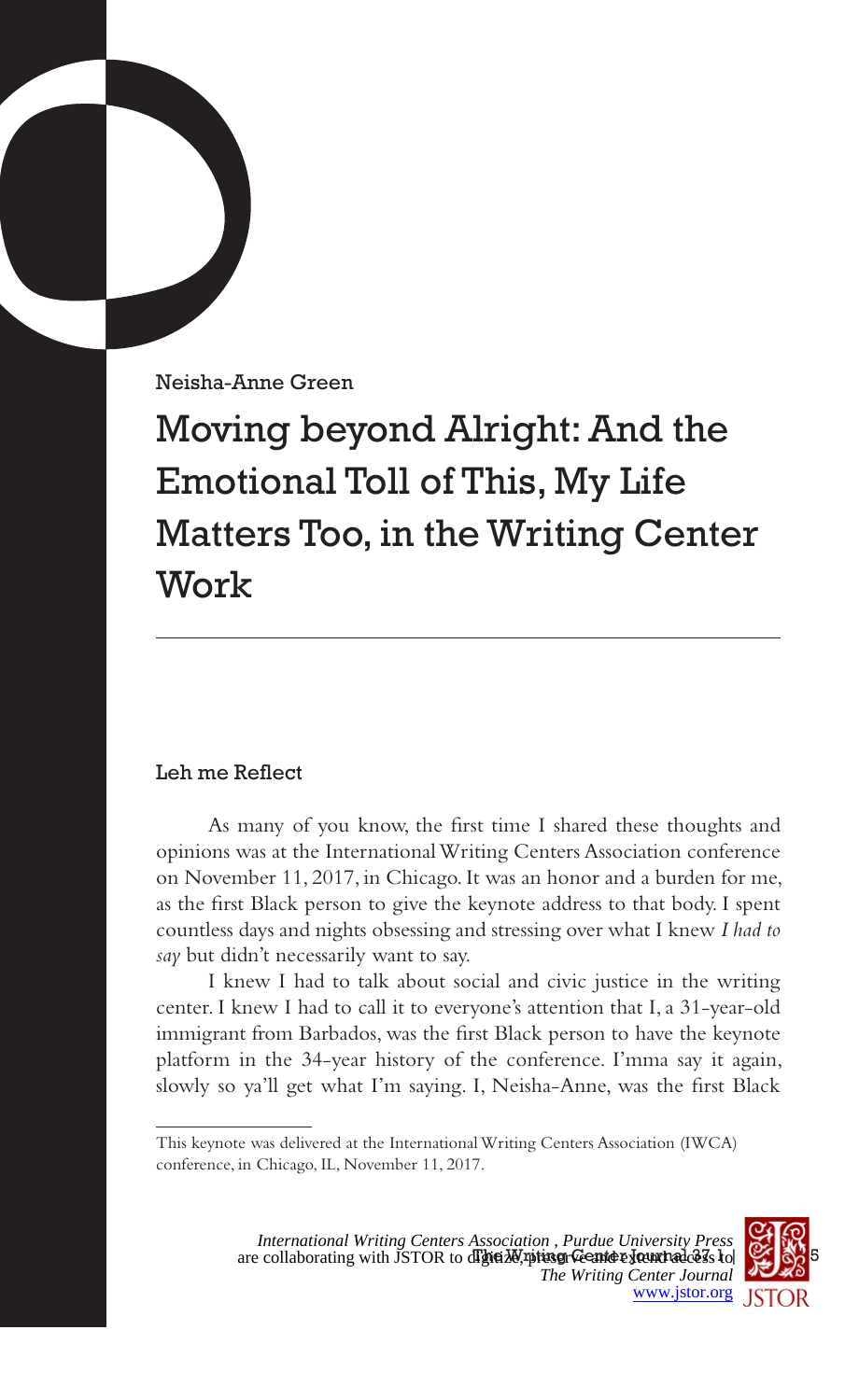person in the 34-year history of our organization to give the keynote address.

As I walked into the hall that morning, the heaviness and burden of what I was about to do weighed me down.

**I was carrying the hope and realization of the people in the room who looked like me.**

**I was carrying the weight of the Black man who had walked up to me the night before to tell me he came to the conference because I was giving the keynote.**

**I was carrying the burden of having to, yet again, tell white folk it wasn't okay to intentionally or unintentionally leave people of color out of the fold.**

I have never been so nervous and so self-aware than on that particular morning.

LARGE. WOW—SO MANY CHAIRS. WHAT AM I DOING? WHERE ARE MY PEOPLE? THUD . . . THUD . . . I HEARD MY HEART BEAT IN TANDEM WITH MY FOOTSTEPS AGAINST THE CARPET.

OH, LOOK. THE CARPET. DAMN IT. THE STAGE.

As I walked into the space, I saw and heard the whispers from folk as they finally figured out that I was the person on the promotional materials they had seen. As the program began, the weight got heavier and heavier. I felt for sure I had finally met my match and I wasn't going to make it through the next minute, much less the next hour. I remember trying to find a way to deal with it all on the spot. I eventually looked over at the cochair of the conference and pointed to two doors to the left of us and asked him what was on the other side. Ya'll! Had he let me, I was heading straight for those doors—I needed some time to shed some of that weight and regroup. I needed to stop the tears I could no longer fight. But I couldn't. Before I knew it, I was walking toward the stage, my laptop in hand, my heart tearing its way out my chest.

**My burdens carried me to the stage that morning.**

**The weight of the responsibility of my platform glued me to the podium.**

**My tears became the fuel that kept my dark body from being torn asunder.**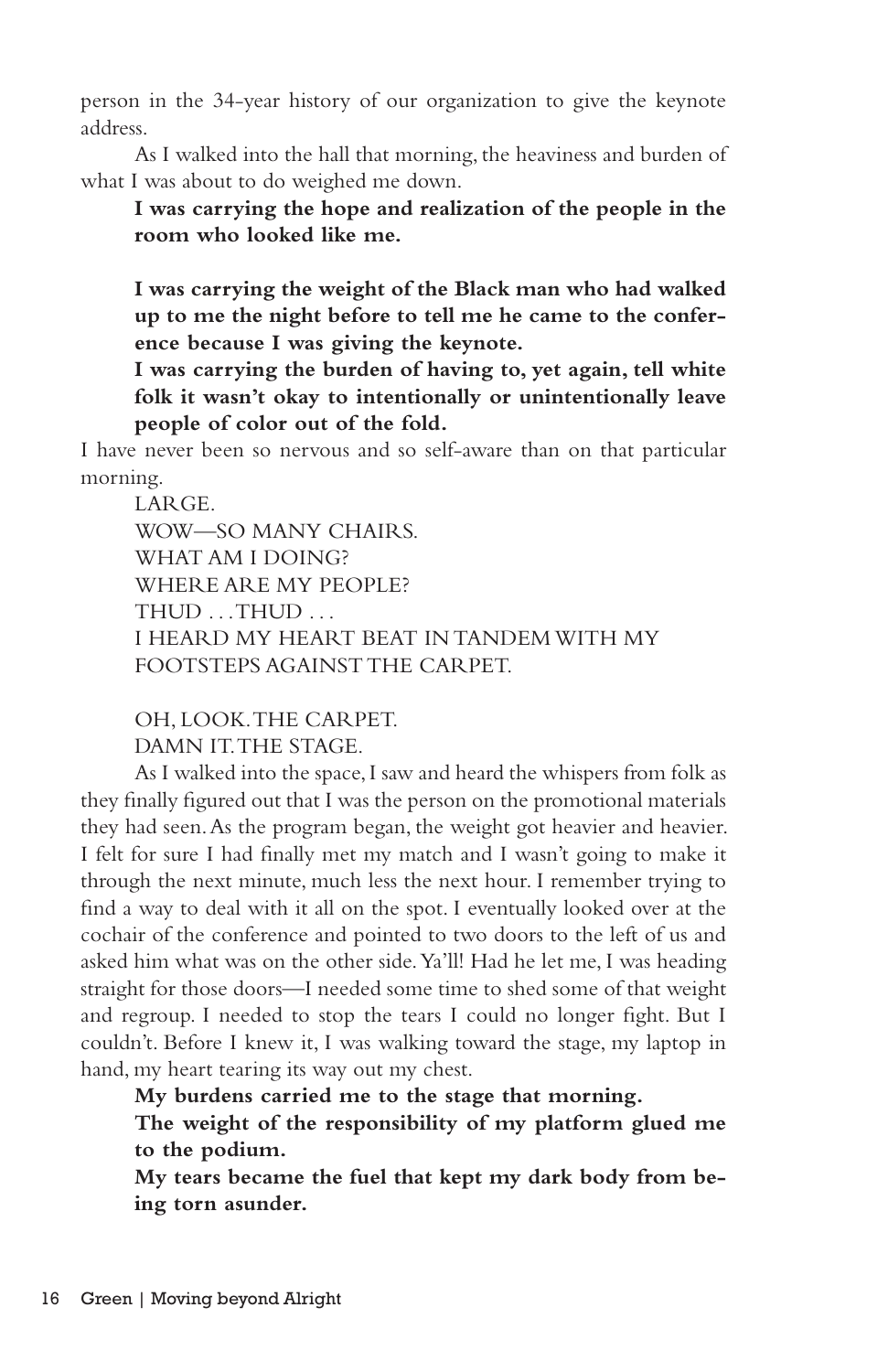I stood on that stage and here's what I said:

### Big Hail

I think I've already made it pretty clear that I'm not going to go through this without crying, and y'all are just going to have to deal with it. Before I begin, I have to give a huge shout out to the people I call *my village* because without them, I would not have been raised so well. This is for Sarah, for getting me started and keeping me going. For Brian and the tutors at FIT. For Frankie and Doug, who check in on me when I'm quiet for too long. For Vay, who makes sure I hear my own voice, especially when I don't think I am good enough. For Jessica, for advising me long after my graduation. And for my big little brother, the chemical engineer, who flew all the way here to hear his big sister talk about writing center stuff. For Lauri and Andrew for trusting me with the task of being the voice of the unheard at this keynote.<sup>2</sup>

When I first got the email from the chairs of the conference, asking me to be here with you all today, I thought something was wrong. Clearly they had made a mistake, and so I did not respond to it. I waited instead for a follow-up email clarifying this misunderstanding. But nothing came. Eventually I called Andrew, who reassured me that he had meant everything that was said in the email and that because I had taken so long, they thought I didn't want to do it. Now look ya'll, I . . . was . . . going . . . to give this speech, even if I had only done it in my head to a private audience of myself; I just wanted to be sure they had not made a mistake. I remember telling them I had nothing to say, but I'll leave that determination up to you today.

I still haven't decided if I have anything to say, but I'll pretend we are at the bar chillin'. I have a Manhattan. I don't know what you have, but my Manhattan has extra vermouth and extra cherries in it for anyone taking notes for later. Since we're at the bar and we're chilling, let me tell you a li'l bit 'bout what's been on my mind. Now, if you can't tell already, this isn't the typical keynote address. I find these things way too uptight, way too early in the morning, and that's just not me. I'm an honest, testifying type ah gal, so I encourage you to interact with me while I'm up here. It is totally acceptable for you to clap, for you to holla "Girl, you betta preach!" and for you to gimme da church finger and excuse yourself to the side of the room so you've got space to move—if I see you moving to da side I'll give you a moment to catch da spirit. But! That's only if I've said something.

<sup>2</sup> Lauri Dietz and Andrew Jeter were the 2017 IWCA conference cochairs.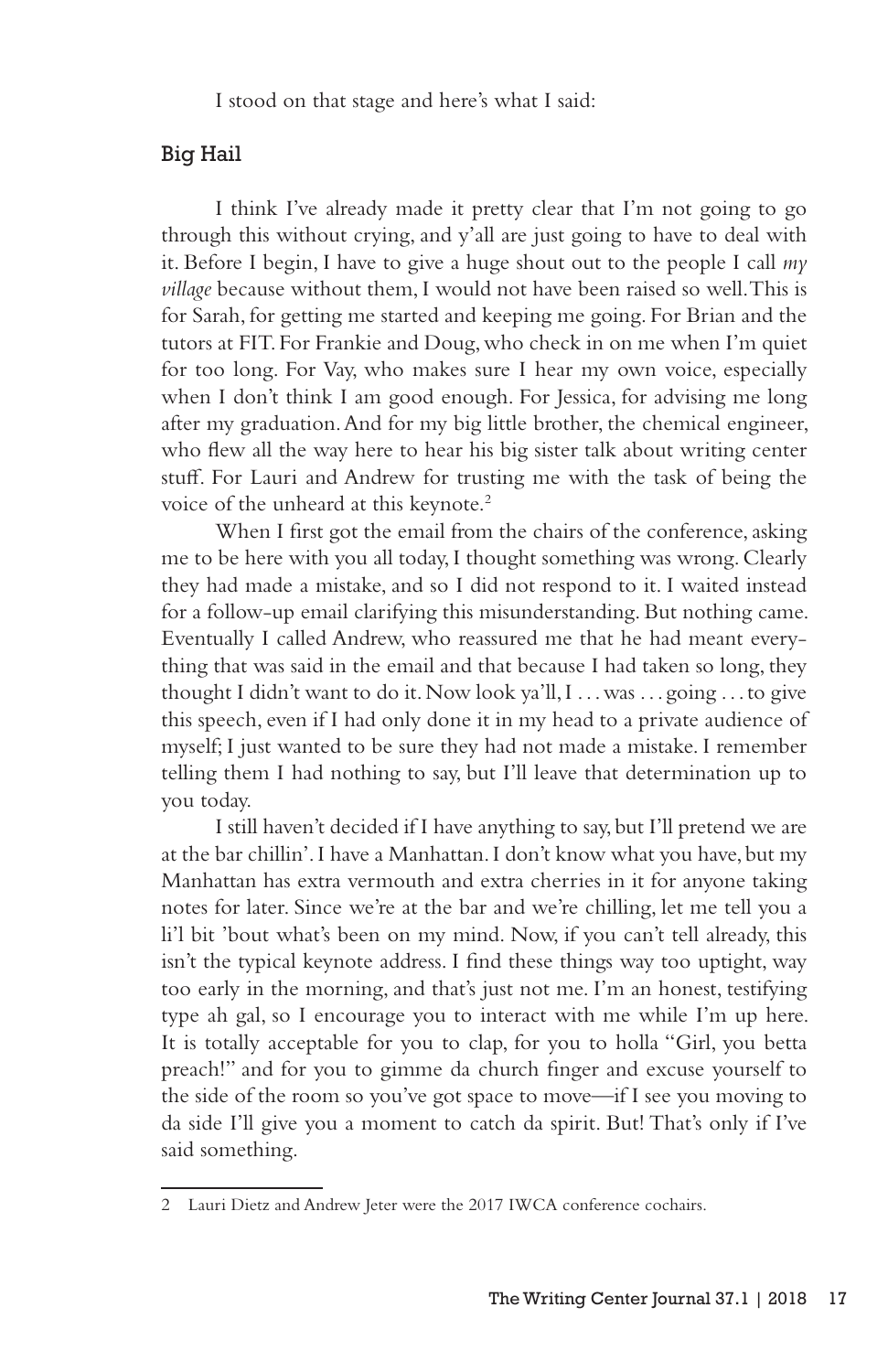Alright, like my girl Erykah Badu said:

*I'mma test this out! But keep in mind that I'm an artist, and I'm sensitive about my shit*

*. . . So ya'll be nice . . .*

As ya'll determine whether I've said anything or not.

My topic for this morning's talk is "Moving beyond Alright: And the Emotional Toll of This, My Life Matters Too, in the Writing Center Work." I've been dreaming about this keynote for a few weeks now. This wasn't a goal of mine. I had actually never thought of doing this, but I was literally going to sleep and dreaming about it. The next 45 minutes have happened to me so many times I'm just waiting to figure out which version of déjà vu actually happens. I know it's not the one where I completely miss the keynote cause I am here. And so far, it's not the dream where the mic stops working.

Writing this was emotionally draining, but I finally had to give in and let it just write itself. I wasted so much time trying to draft something that was supposed to feel right instead of just letting it be. On my way to letting it be, I shared this on Facebook:

# **I do not ever choose a path for the writing I produce, most of the time I prefer to not even be the vessel, but as emotional as it is to write what is gifted to me it is even more emotionally satisfying to deliver it, I'm looking forward to IWCA.**

### *[brief pause]*

Now look, even before the wake of our current political climate, some of us have been struggling to determine who among us actually matters, both in life and in death. The movement Black Lives Matter was born as an affirmation and signal to all that Black lives should be valued, and I would add included, and represented fairly in all spaces. But what some folk chose to hear instead was that **ONLY Black Lives Matter** and accused us of being racist—as though we would be selfish and leave you out of the injustice, as if we would not invite you to bury your young daughters and sons well before their time. As a direct response to the myth that only **Black Lives Matter** came the Blue Lives Matter movement; now look, didn't nobody say the lives of police officers weren't valued, so guess what, I'm not going to even talk about that. Cause **we said what we said**, I said what I said, and what I said was **BLACK LIVES MATTER**, and what you should have heard was **BLACK LIVES MATTER, TOO**. But yet again Black folk were left feeling forced to justify their existence in spaces, yet again Black people were forced to justify why it is not okay to shoot us dead and not be punished for it. *[brief pause]*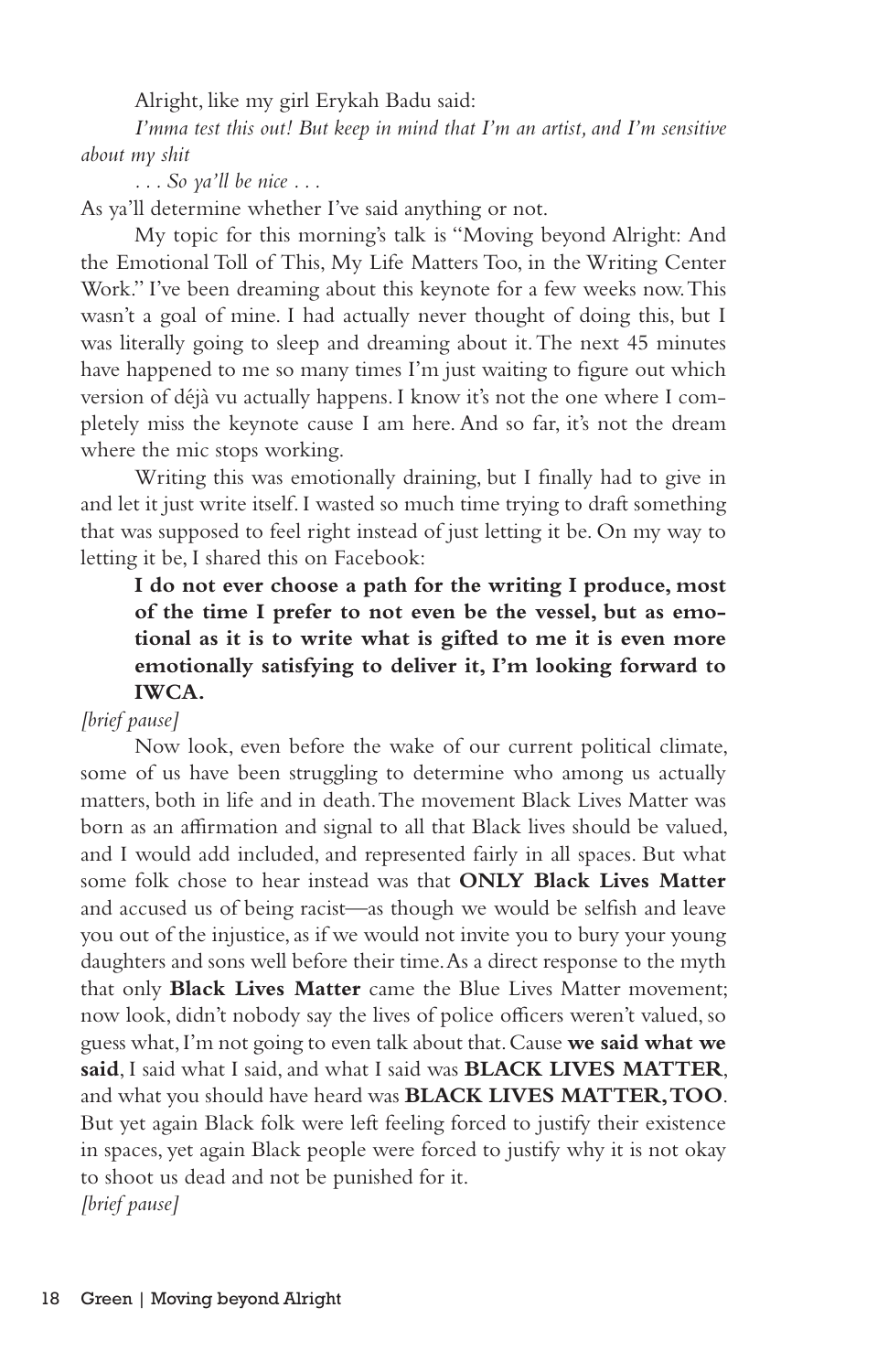**We're still explaining why throwing rotten bananas at us isn't okay.** And I see some people's faces—yes, this shit happened. Just last year on my campus, two Black females were walking around, minding their own business, and some white students threw rotten bananas at them, and then people had the audacity to not understand why that was wrong. It wasn't so long ago that we were still exhibits in the Bronx Zoo. OTA BENGA. Google him.

You might even argue that we're still on exhibit.

**We are still explaining why assaulting us with "Make Amer**ica Great Again" signs isn't okay. On campus again, Black students walked out of their dorm rooms to find their doors plastered in Trump paraphernalia. The school's response was quite different from my response because my response was, I'mma dare somebody to try that shit at my door cause it ain't gon end like that.

### *[brief pause]*

You know, I've had students walk up to me and say, "I've never seen a writing center person look like you do this work." I have had white students ask for help, demand to see the director, and when I appear, *[brief pause]* say that I was wrong, because I could not be the director, right?

**We're still explaining why hanging Black and Brown dolls**  from nooses is not okay. Just a few weeks ago on my campus, as we were unveiling the plan for the Anti-Racist Research and Education Center, somebody took it upon themselves to plaster confederate flags with cotton on them all around campus. *[brief pause]* I'm still explaining why that is not okay.

## **I'm still explaining why hanging bananas from nooses on the trees around campus is not okay.**

Oh, this one here is one of my favorites: How about the sign on the door that said "N\*\*\*\*\*\* don't belong here"? *[brief pause]*

How many of you take for granted, when you leave your office and you walk to your car, that it is in the same state in which you left it? This sign was left on a Black student's car, just October 12th of this year: "I'm so glad that you are leaving soon, one less n\*\*\*\*\* the school has to deal with. You have spoken up too much, you will change nothing, shut up, or I will shut you up."

### *[brief pause]*

This Black Lives Matter work is exhausting. Those fighting on the front lines struggle a great deal with emotional turmoil and anguish. I know one too many people of color in higher ed who have PTSD and depression disorders from fighting this war at "home." *[brief pause]* I get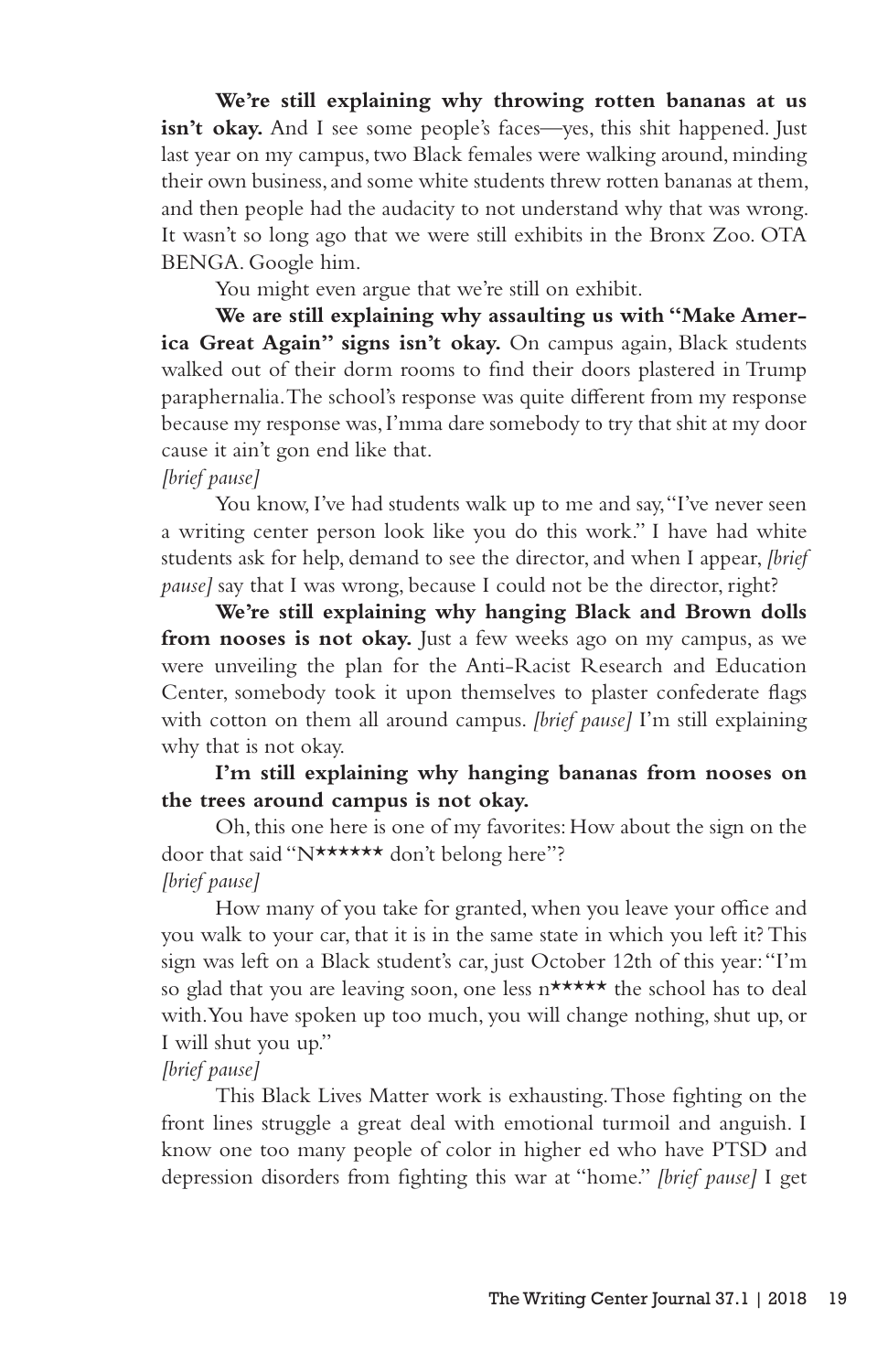worried about my own mental state, and that of my friends, especially when I read stories like the one about Jedidiah Brown.

Jedidiah Brown is a pastor here in Chicago, and he's been an active Black Lives Matter activist, and he's been on the front lines doing all this work. But he had reached a point where he was so exhausted that he took a gun, got live on Facebook, and was ready to kill himself. *[brief pause]* So, I ask myself, now if he had all those resources with him, if he had the community that I don't have in writing centers, how the hell did he get to that point? And if he got to that point, where's my point? But like Kendrick said, "If God got us then we gon be alright."

I question that word, "alright"—but not yet.

Because of the emotional turmoil we face from doing this work, reminders of just how far we have come as a people became important to continue the fight. So, t-shirts like "I AM MY ANCESTOR'S WILDEST DREAMS" popped up. Now I don't know what my ancestors thought was possible once they got out of slavery, but I'd like to think I am not their wildest dreams. *[brief pause]* I'd like to think they knew all along that success was possible. So! I may have been my way, way, way, way back ancestors' dream, but in the words of JAY-Z, "Allow me to reintroduce myself:" I am Neisha-Anne Green, and I know for a fact that

### **I AM MY GRANDMOTHER'S "I TOLD YOU SO."**

I have this recurring dream of my Granny. In it she calls me to her and she says, "Come here Doo Doo darling." And I go, and when I go, she takes my hands and she makes a cup like this and she drops a fistful of money in it. For the longest time I did not understand what that dream meant. One, my grandmother was not just gon to give people money like that. She once sent us to the store to buy a pack ah biscuits. She gave us a dollar, and we knew we were only supposed to spend \$.75 because that was the cost of the biscuits. But we went back to the house because the cost of the biscuits had gone up and now it was a dollar. We go back to ask permission to buy the biscuits at this increased price. Ya'll, when we told my grandmother exactly how much the biscuits cost, her response was, "Stupes, I'd radda eat de dollah." She wasn't just gonna give me money like that. I realize now that that dream was her passing on her greatness to me. She knew I could be successful—she didn't know what I was going to do, but she knew I could do it.

#### **But success has not been easy.**

**I have never had a job where I wasn't made aware of my Blackness.**

**I have never had a higher ed job where I wasn't made aware of my lack of my whiteness.**

**I have never had a job in writing center administration**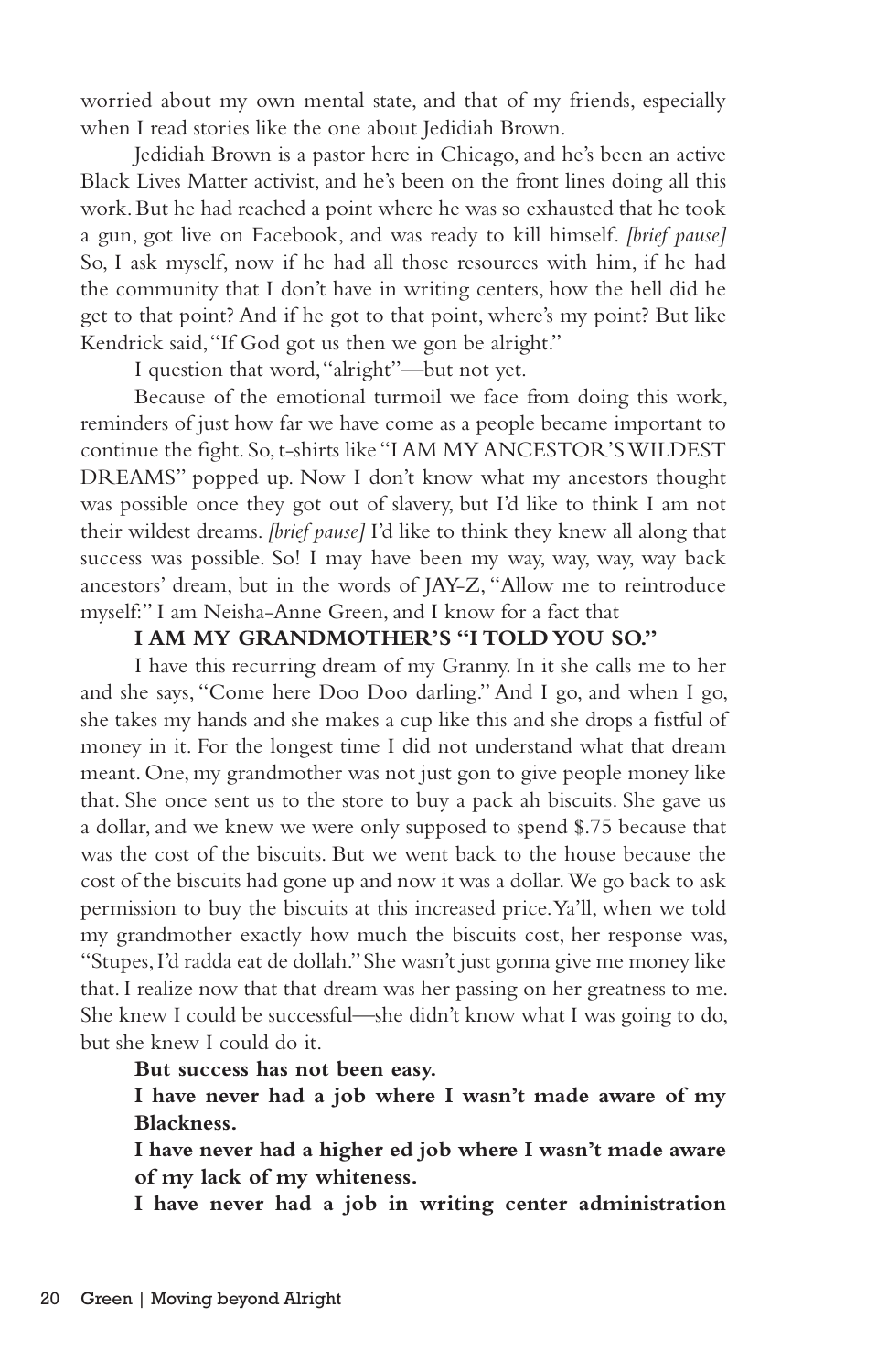#### **where I wasn't the first Black woman.**

I'm going to let that sink in. And I'm going to say it again. I have never had a job in writing center administration where I wasn't the first Black woman.

**I'm fully aware of my blackness and the lack of my whiteness** as I stand in front of you here today as the first black person to give the keynote at IWCA —and I better not be the last.

I started volunteering in a writing center as a tutor, as Andrew mentioned. I then became a graduate assistant, a tutor coordinator, an assistant director, an associate director, and now director. It was actually during my first time at NCPTW right here in Chicago that I realized that I could be more than a tutor and that I could do this work for real. But it wasn't until I was a *fistful of tears* deep into thinking about this keynote that I realized that on my journey, I had figured out not how to fill these positions but how to fill them as myself.

**I first figured out how to be a Black tutor.** I'll tell you how I did that. I don't think I was fully aware that this is what I was doing at the time, but as tutors at Lehman College (CUNY) we had been thinking about code-meshing and what it meant to see value in the language that students bring from home, and almost instantly I was sold. I just didn't know how to do it. And so I'm trying to figure this stuff out, and I'm doing little things in my tutoring sessions hoping that I'm doing the right thing and that I'm figuring this work out, but giving myself enough space to fuck it up in order to get it right. And one day, this student walks in. I've never seen her before, but I go through the regular questions: What are we going to be working on today? Tell me about your assignment? How do you like your class? I'm trying to get things started, trying to get her going. And all I get is the *I don't knows*, and the *ughs* and the *ums*, and so I'm feeling stuck. I look at the text the student was reading, and honest to God, I don't remember what the text was, but I do remember her and the braids she wore, I remember her complexion, and I do remember what I said to her. So, I looked at the text and I asked her to read *this* paragraph and to "tell me about it in your own words, what you think the author is saying?" and again she's got nothing. I try it again, rephrase the question. Still nothing. And so needing to move the session along, I finally said to her, "Do you mind if I give it a try?" She said okay. So, I made a mental shift and I told her, "I'm going to say it to you like this. I'm going to pretend like we're on the corner of Kingsbridge, waiting for the 4 train to go by, and we're just chit-chatting, we're just shooting the shit." And so, I read the paragraph the way that it was written, and then I gave it to her in my best. When I was done, she looked up at me and she said, "Well, why couldn't they just say that?" My response took a while. I stopped, I paused,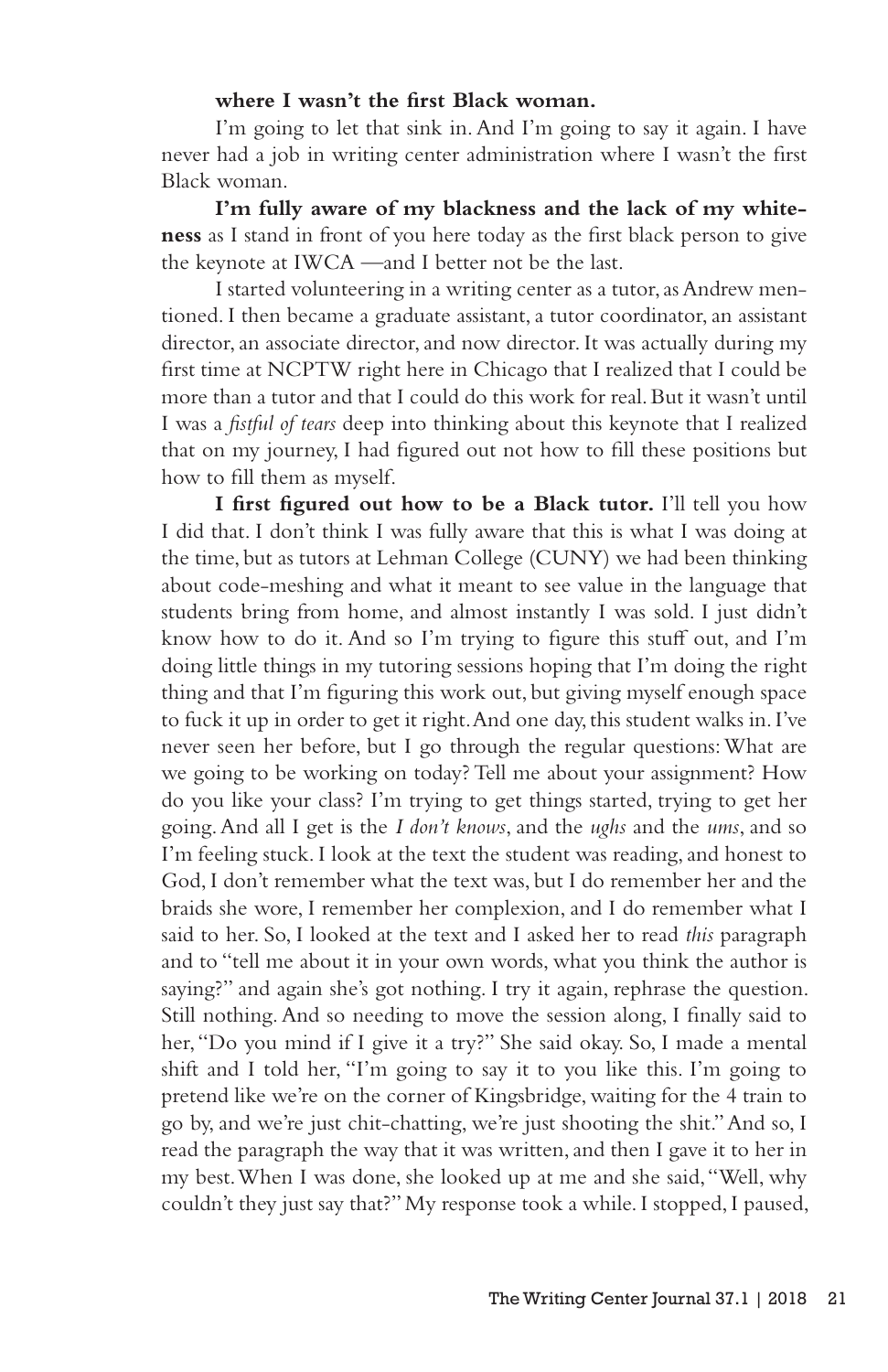I fidgeted a little bit, and then eventually I said, "I need to say something to you and I probably shouldn't say it but—I'm going to say it anyway." And I leaned forward and I said, "They didn't say it like that because this shit wasn't written for you." She stopped and she looked at me and was like, "What?" and so I said it again. "This shit wasn't written for you." And I explained to her what I meant. I said, "Now look, when this stuff was written, as is most stuff, we weren't ever in the intended audience, especially this piece. Now let's not get it twisted. We were never expected to learn how to read, much less go to college, but you're here. And so even though shit isn't written for you, what you need to do is to take what you know, take what makes you *you*, take all that stuff and apply it to this work and make it yours. Help yourself figure this stuff out because it wasn't written for us."

### *[brief pause]*

Now that I look back at my time with that student, I realize it wasn't the fact that I had realized that shit wasn't written for me and then understood that fact to be true enough—it was the fact that I had realized that shit wasn't written for me and then understood that enough to say it to somebody else that really mattered.

## *[brief pause]*

**I then figured out how to be a Black writer.** *[brief pause]* It wasn't until halfway through my thesis that I figured out the way I was writing did not actually include me. I had written the words, but there was no Neisha-Anne in it. And so I had been thinking about how we used students' languages in the writing center. I was thinking about how to code-mesh, how to do all this stuff, and I was hitting a roadblock. *[brief pause]* It wasn't until my favorite writing center director put me in her car, drove me to the conference where Vershawn Young was giving the keynote, and said, "You need to go talk to him." I walked up to him and I said, "Look I have a love/hate relationship with you." And he stopped and looked at me and he was like, "Why?" And I said, "I love the things that you are saying but I struggle with it and I have nobody to help me figure it out." *[brief pause]* Y'all he looked at me dead in my face, and he said, "So then why didn't you just call?"

It was hard but it was through back and forth going on email with Vay, back and forth running from Sarah's office to my advisor's office, and literally again writing from the place I call my "fuck-it spot" and just letting the words just come to the page, that I figured out 1. why code-meshing made sense; and 2. how to do it all at the same time. It meant I graduated a semester late because I took some time to figure this stuff out, but by the end I wasn't just a writer anymore, I was a Black writer. I was writing, and Neisha-Anne was all over the page. My rhetorical traditions, my cultures,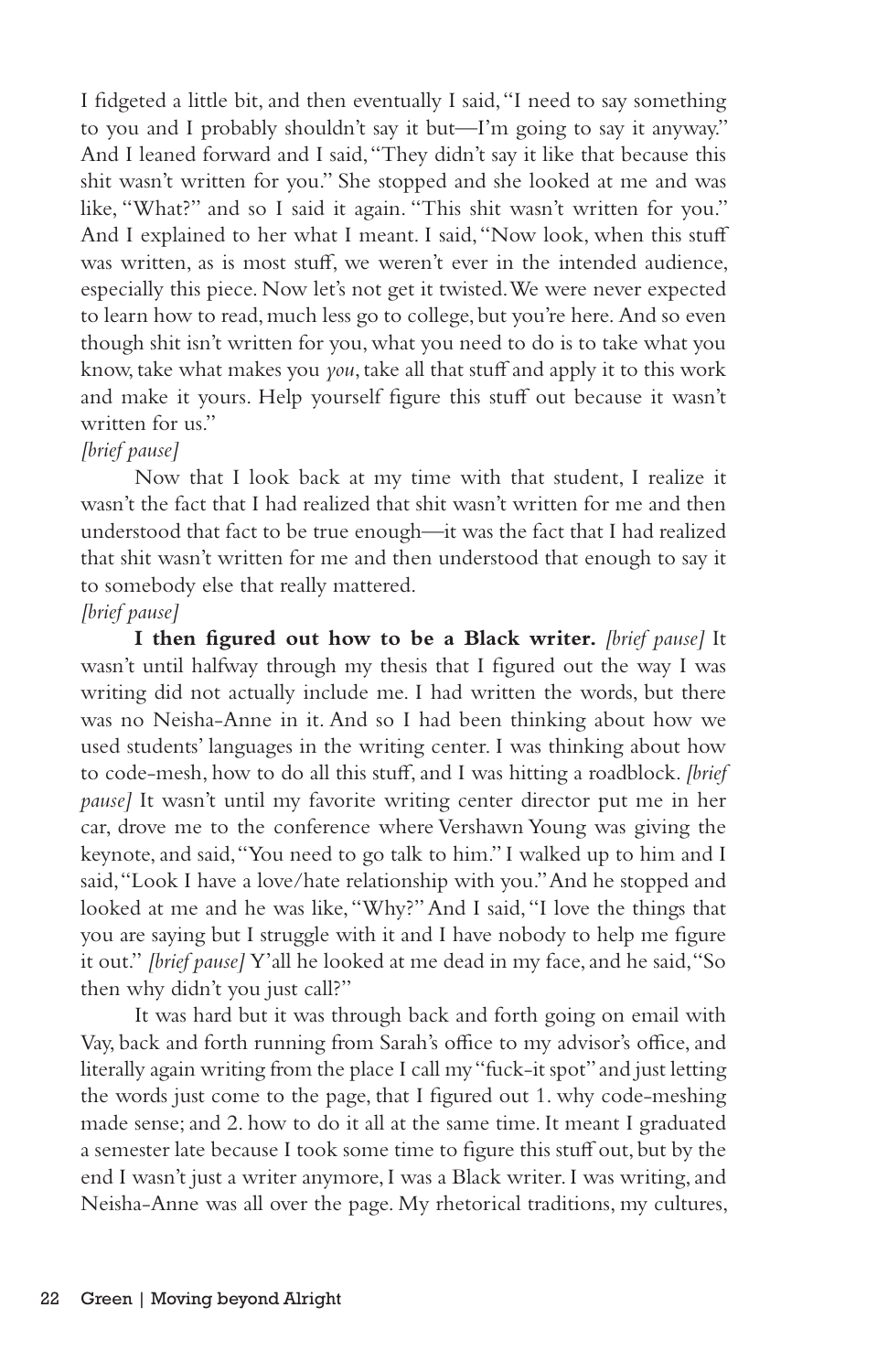my sass and attitude were all on the page and they coexisted with the ever-fluid "standard."

## *[brief pause]*

So, I figured out how to be a tutor, then a Black tutor. I figured out how to be a writer, and then a Black writer. But the jury is still out on this Black writing center director thing.

# **The struggle is real—the struggle is real on me. It's real hurtful. It's real damn hurtful.**

For a long time, I still got Kendrick Lamar's "We Gon Be Alright" playing in the back of my head. Kendrick said, "If God got us, then we gon be alright." But every time I hear that, I wonder, who is this we? Now somebody tell me exactly who is going to be alright because for the life of me, I can't tell. Say what you want but I want more than just alright—and right now, I'm not alright, because y'all keep trying me.

# **Ya'll Keep Trying Me**

I am—quite shy by nature.

As I think about what I need to say to you my chest is pounding and I am

Willing myself not to stutter.

I don't even know if I be making sense these days, but

I do know that I have to keep trying things 'til I get it right cause I refuse to go crazy.

When I am not pushing myself to give terrifying presentations,

When I am not in self-care,

self-defense, or

"Oh Lord not me today" mode—

When I am safe

I am quick to smile and quick to offer my last.

As ah matter ah fact, my boy JG usually says

"NeNe you so sweet."

But

Nowadays I wake up with venom on my lips

Glad to be awake, but

cursing the fact that my day is not my own.

I wake up cursing the fact that microaggressions have been tattooed on my soul and branded in my mind so that

**I am forced to relive the day you** asked me for my help—which I gladly gave cause

*I'm so sweet*

Only to have you then ask what my qualifications were for doing this work. Just for you to conclude that I am more qual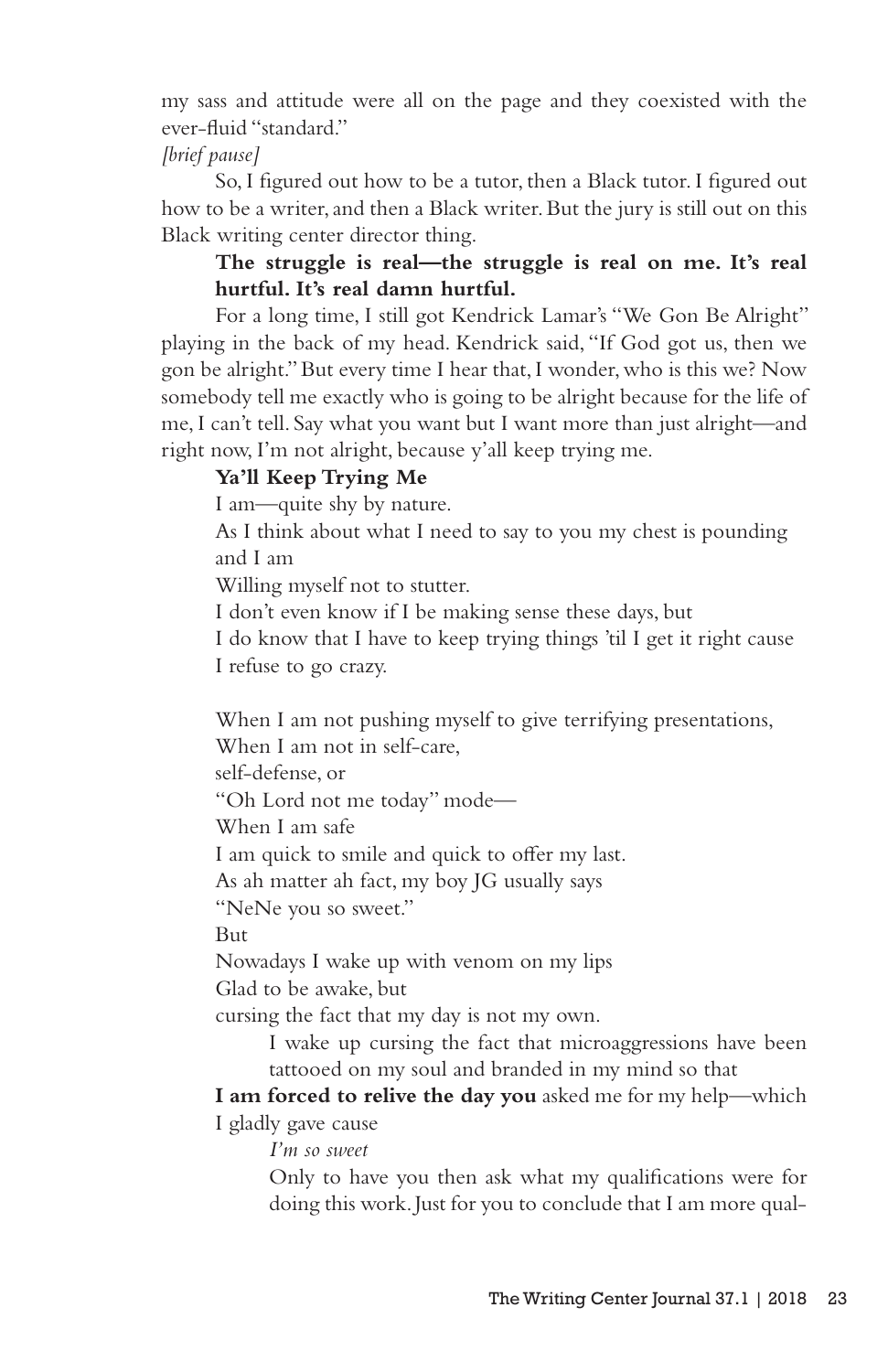ified than you. *[brief pause]*

In my mind I threw you the bird, popped my gum and said, "No shit, Sherlock."

On the outside though, I SMILED.

I wake up cursing the fact that

**I am forced to relive the way you** yelled at me in the meeting your department called cause *your* graduate students can't write.

On the outside I pushed back while you smiled in enjoyment. On the inside I cringed when I realized that I had been mind raped.

I wake up cursing the fact that

**I am forced to relive the day you** watched me park my Volvo only to then demand to know if I had any business on campus.

On the inside my blood boiled so hot that my tears dried up before I could shed them.

On the outside though, I SMILED.

I wake up cursing the fact that

**I am forced to relive the day you** told me that the reason the white kid in the class I taught called me by the name of the only other Black woman in the department was cause my hair looked like hers.

I will never forget the fact that you insisted, citing that "unless she had changed her hair since you saw her last week this was in fact the truth."

On the outside I politely tried to get away from the conversation as you followed me.

On the inside though I cursed your lineage.

I wake up cursing the fact that

**I am forced to relive the day I found out that you** curiously searched my desk, but then told me I was disrespectful.

On the outside I was calm,

on the inside though I wrote my resignation letter.

I wake up cursing the fact that

**I am forced to relive the day that I had truly had enough** and walked out of a meeting only to pen my now famous

"given the current climate in the Center, I will be working from home today as this space is no longer safe for me."

I wake up cursing the fact that

**I am forced to relive the conversations** with EAP providers [Employee Assistance Program] cause your anxieties have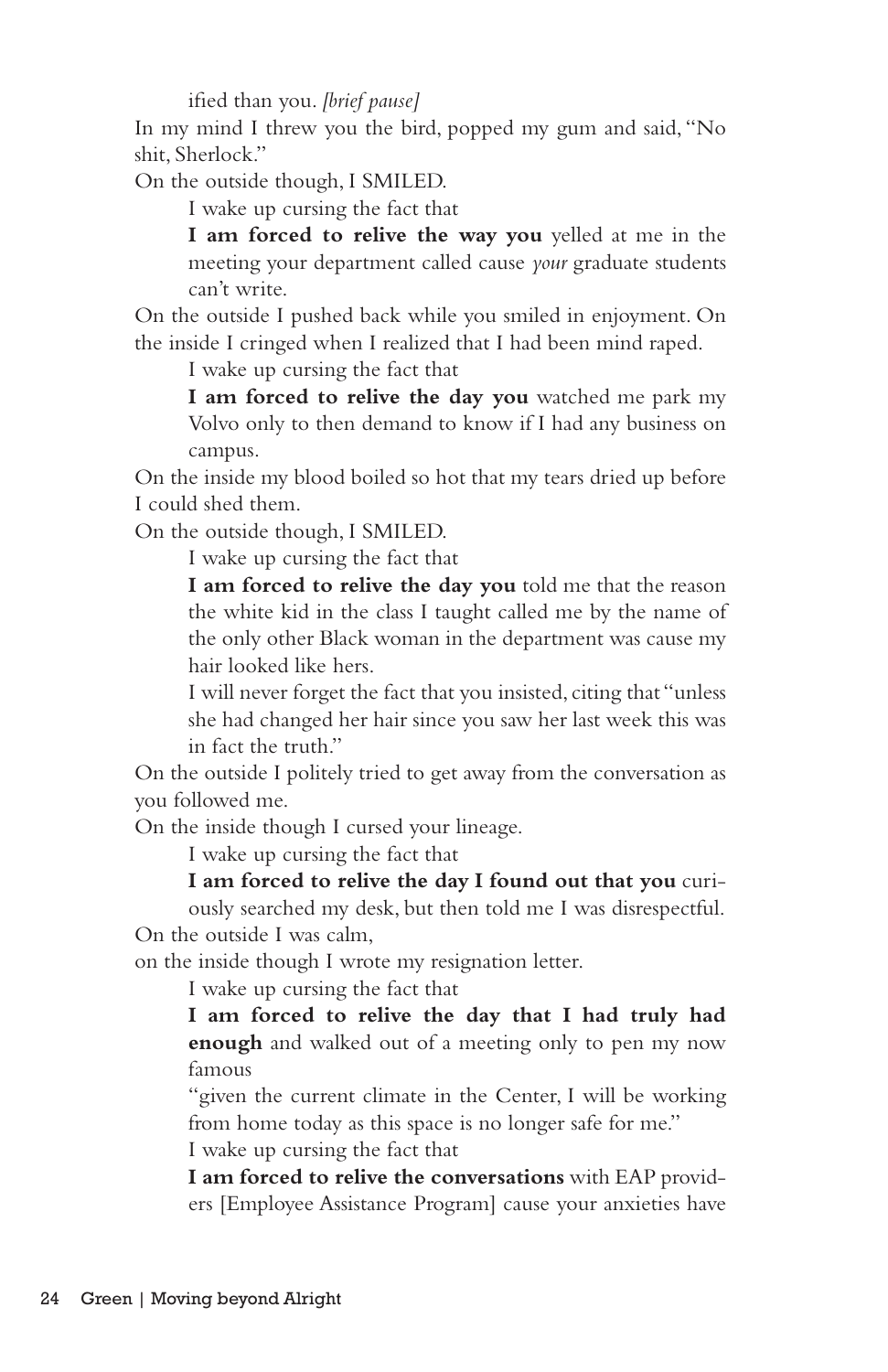now rubbed into my skin better than shea butter.

*[brief pause]*

How come ya'll get to be passionate in meetings and I get to be angry? Even when I'm silent I'm pissed off and fired up cause you think it so.

### *[brief pause]*

I was prepared to be a writing center director, and that was evident from my first job away from home. And in some of the day-to-day aspects of running a writing center, I was prepared a bit too well. I often left my new job frustrated with the lacking that was so evident to me. When I first started, there were times I would put my "Sarah hat" on to solve a problem. I eventually realized that hat, while perfect for Sarah, would always have limitations for me.

See, I learned everything I knew in the beginning about writing centers from a white woman—but let me slow this down and be deliberate here; yes, of course, facing problems with putting my Sarah hat on would always have its limitations, but as a starting point even just to get me thinking, it worked for the logistical things. It worked for the simple how-to, "how do I"? types of questions, but it did not work for the "what the fuck just happened?" situations, or the "but wait did they just make a comment about my hair?" situation, or the "let me ask folk to comment on Neisha-Anne's behavior cuz she told me no" situation. *[brief pause]*

### AUDIENCE: {You gotta preach!} NEISHA-ANNE: I'm trying.

When I made the decision to do this work, I was prepared to be a writing center director, but I was not prepared to be a Black writing center director. In spite of the difficulties I have met, I have made the choice to do this writing center work, but only as myself. In writing centers, we call ourselves *safe spaces* and now *brave spaces*. We've even thought of ourselves as home. As I attend conferences and summer institutes,

## **I'm acutely aware of the lack of people who look like me. How the hell can this space be home, if I am always alone?**

I used to wonder what it would have meant for my career if I'd seen people who look like me do the work I'm interested in; I used to wonder what it would have meant to have a Black writing center mentor to turn to the first time I experienced racism from a supervisor—I still wonder what it would mean if I could learn how to avoid the emotional and mental turmoil. I do not pretend to know all the answers to these questions, but I do know that I exist and I do know that I'm doing this work. I'm doing this work as myself, but

**it's my deliberate lack of whiteness that seems to agitate**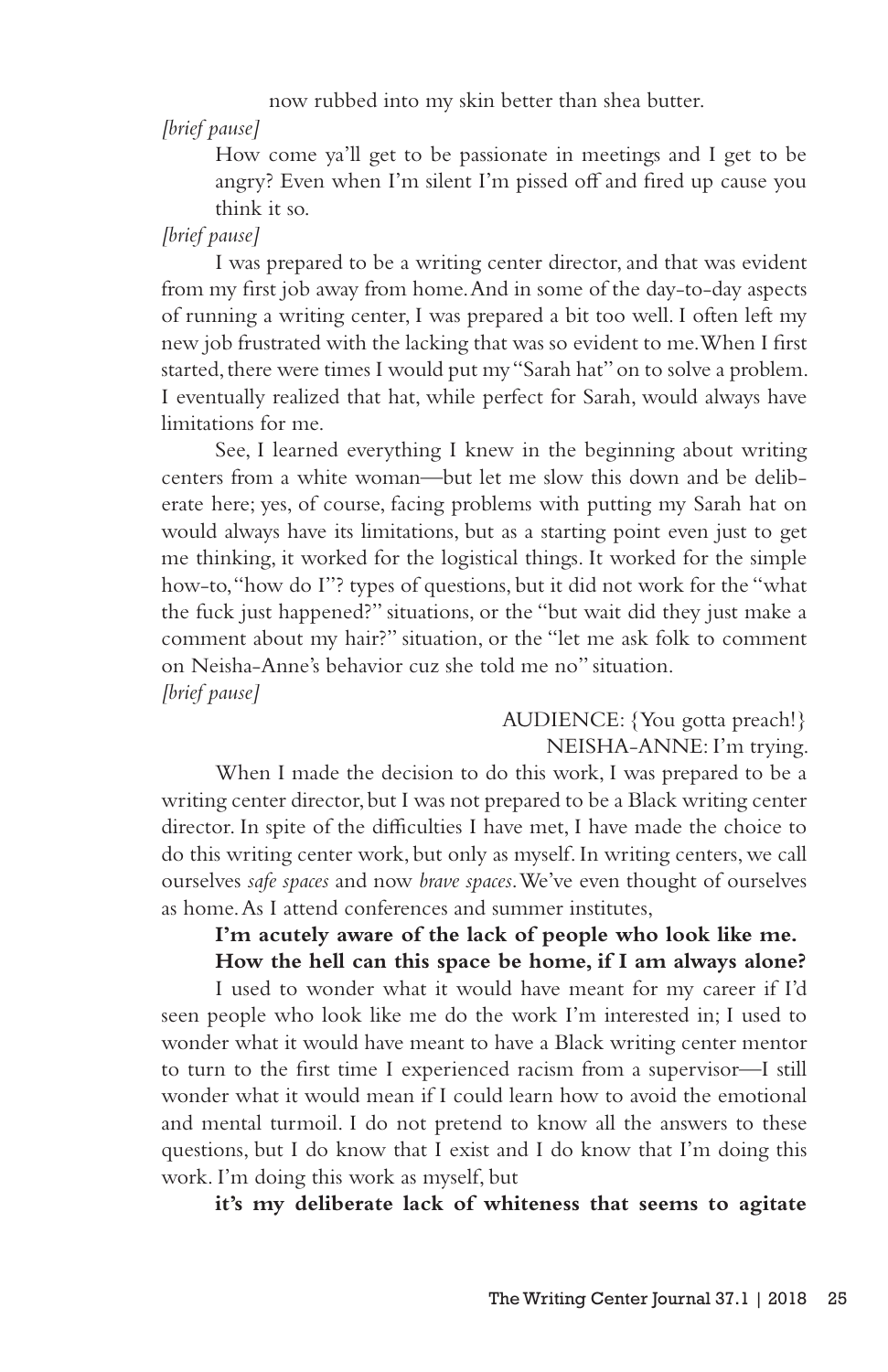**folks the most, my hair is too natural, sometimes too red, my African American vernacular and my Bajan dialect are too loud, too nonstandard. My attitude is too stank. My use of the word** *no* **makes you uncomfortable. My matter of fact approach is too rude, my truth is never relevant, and my rhetoric is all wrong but Kendrick Lamar said, "If God got us then we gon be alright."**

I still don't like that word, *alright*, but Granny said, "The Lord help those who help themselves," so I got up, and even though you keep throwing obstacles in my way, I'm working on figuring out how to be a Black writing center director. I'm working on being more than alright.

So, we've got the tutor, we've got the writing thing down pat, jury still kinda out on this writing center director thing, but I realize that in order to become a Black writing center director, I have to become a detective. More important, a blues detective. Now here's why—we need to enter this scene on our own terms, and without being the first ones to die. According to Stephen Soitos,

The formulas of classical and hardboiled detective fiction have created a tradition of detective writing. African Americans have from the beginning fearlessly altered these formulas in their own way . . . black authors were interested in using detective fiction to present African American social and political viewpoints and worldviews (1996, p. 27).

- 1. The black detectives operate just as the standard detectives do, "except they apply African American consciousness in solving their cases" (p. 31). I read that and figured that if I am to be successful at this Black writing center director thing, then I have to apply the cultural identities and awarenesses that make me who I am: Bajan and African American.
- 2. "The blues detective recognizes his or her own blackness as well as what blackness means to the characters in the text" (p. 31). If I am to be successful at this job, I have to be confident in my blackness and what my blackness doesn't mean to those around me.
- 3. Last, "These detectives are complex, multitalented, and possessed of a social consciousness" (p. 31). I read that and heard BE WOKE.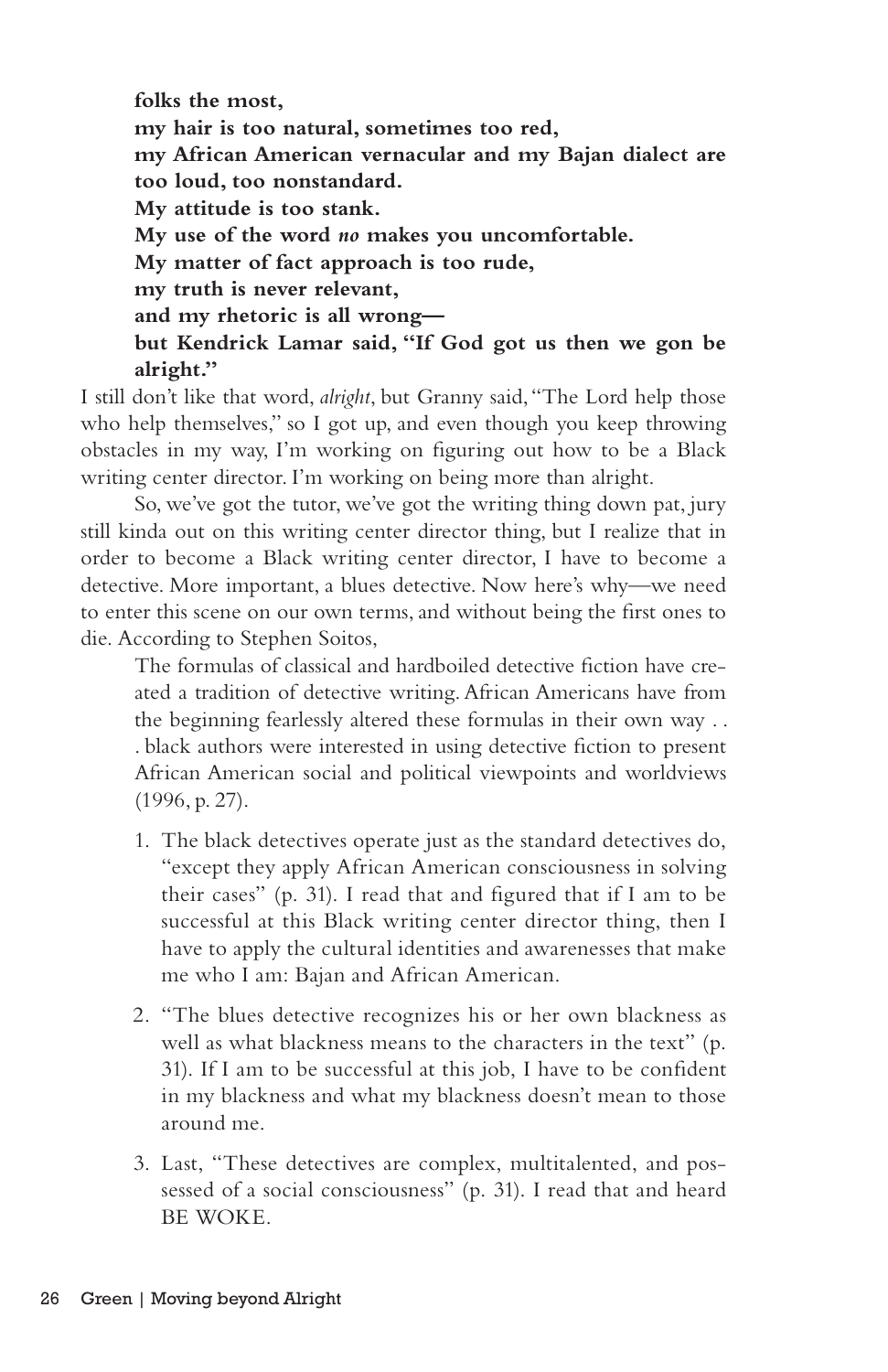### *[brief pause]*

The blues detective uses four tropes to help themselves. Those tropes are black vernaculars, black detective personas, hoodoo, and double consciousness to make a way for themselves.

To all my people of color, I suggest that we, as my Granny would say, tek ah leaf out de blues detectives' book, and we help ourselves by using the tropes that make the blues detective special and unique.

Let's run through these tropes and how I choose to use them real quick:

Detective Personas: "Black writers created their own versions of the detective persona"; they took what worked from the already accepted "classical and hardboiled traditions, but more importantly they forged new images of the detective based on African American needs" (p. 29). Aight, so check. I take what already works and is already accepted in writing centers but I make it my own and reshape it in my own image and needs!!!

Black Vernaculars: I said I was going to do this work and do it as me. I bring my languages with me every day. I bring my Bajan dialect, my African American Vernacular, my writing center discourse, my hair . . . I bring it all, and more importantly, I USE THEM ALL.

Hoodoo: There aren't many Black or African American WC directors for me to turn to, so I often evoke the likes of Auntie Fannie Lou for times when I'm sick and tired of being sick and tired. And on days like today when I feel like I have to testify, I evoke Grandma Truth cause hell, ain't I a WC director, too? I used to think that I was good at choosing which fucks to give, but I realized I was still always mad and affected. So now, I choose when to give a fuck and sometimes I have to evoke cousin Michelle and go high when you go low.

About this double-consciousness though . . . In his *The Souls of Black Folk*, W. E. B. Du Bois asked the question, "How does it feel to be a problem?" He then told the story of the first time he was conscious that being himself was a problem. I said, Du Bois recounted the first time as a Black man he realized that being himself was a problem. Every time I read that, and even though I know the answer, I wonder, "Being myself is a problem to who exactly?" This is why I don't like double-consciousness.

W. E. B. Du Bois defines double-consciousness as:

a peculiar sensation, this double-consciousness, this sense of always looking at one's self through the eyes of others, of measuring one's soul by the tape of a world that looks on in amused contempt and pity. One ever feels his twoness, —an American, a Negro; two souls, two thoughts, two unreconciled strivings; two warring ideals in one dark body, whose dogged strength alone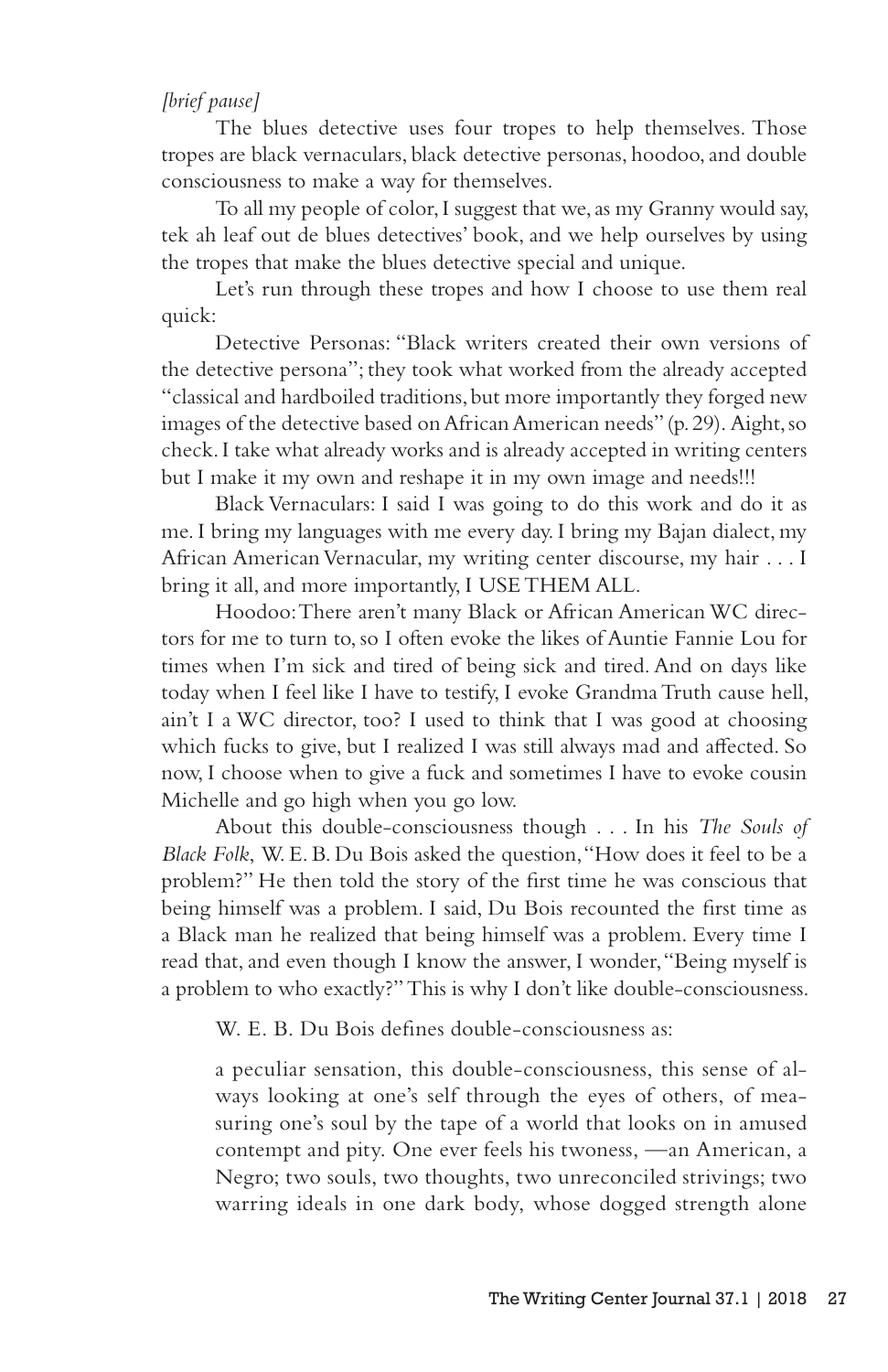keeps it from being torn asunder (as cited in Soitos, 1996, p. 33).

Lemme be real honest, I ain't got time fuh dat! I refuse to be forced to see myself through the eyes of anyone else but my own. I refuse to be forced to measure my soul by anyone's tape measure but my own. Pity me all you want, but I am choosing not to have any warring ideals in my one dark body cause it's my dogged strength alone that will keep me together.

How many of us have read or heard of "We Wear the Mask," by Paul Laurence Dunbar? This poem wasn't originally in the speech, but as I was thinking about presenting this to you, something beckoned me to share it:

We wear the mask that grins and lies, It hides our cheeks and shades our eyes,— This debt we pay to human guile; With torn and bleeding hearts we smile, And mouth with myriad subtleties. Why should the world be over-wise, In counting all our tears and sighs? Nay, let them only see us, while

We wear the mask. We smile, but, O great Christ, our cries To thee from tortured souls arise. We sing, but oh the clay is vile Beneath our feet, and long the mile; But let the world dream otherwise, We wear the mask!

I don't know 'bout you, but I'm done wearing a mask.

Just as Black detective fiction became an example of the reinterpretation of a Black existence in the midst of white civilization and white spaces by African Americans for their own use, so I am calling for the continued emergence of the writing center director of color. Let's revisit the idea of the writing center. Let's go back to that space in the middle and push at its boundaries. Let's go back to the spaces that weren't imagined with us in mind and create a space for ourselves. Let's add some funk, soca, reggae, and hip-hop literacies. Let's add some sass and spice. I look at all my underrepresented brothas and sistas in this room today, and I say to you, let's add our cultural expressions and value systems to this "safe space," this "brave space," this white-as-hell space. Let's add some color. Let's bring the real swag and paint the walls, the conferences, and the journals with our Englishes. Let's go beyond the "safe space" and design a "brave space" where BLACK LIVES MATTER TOO. Let's truly make these spaces inclusive of our experiences and learning.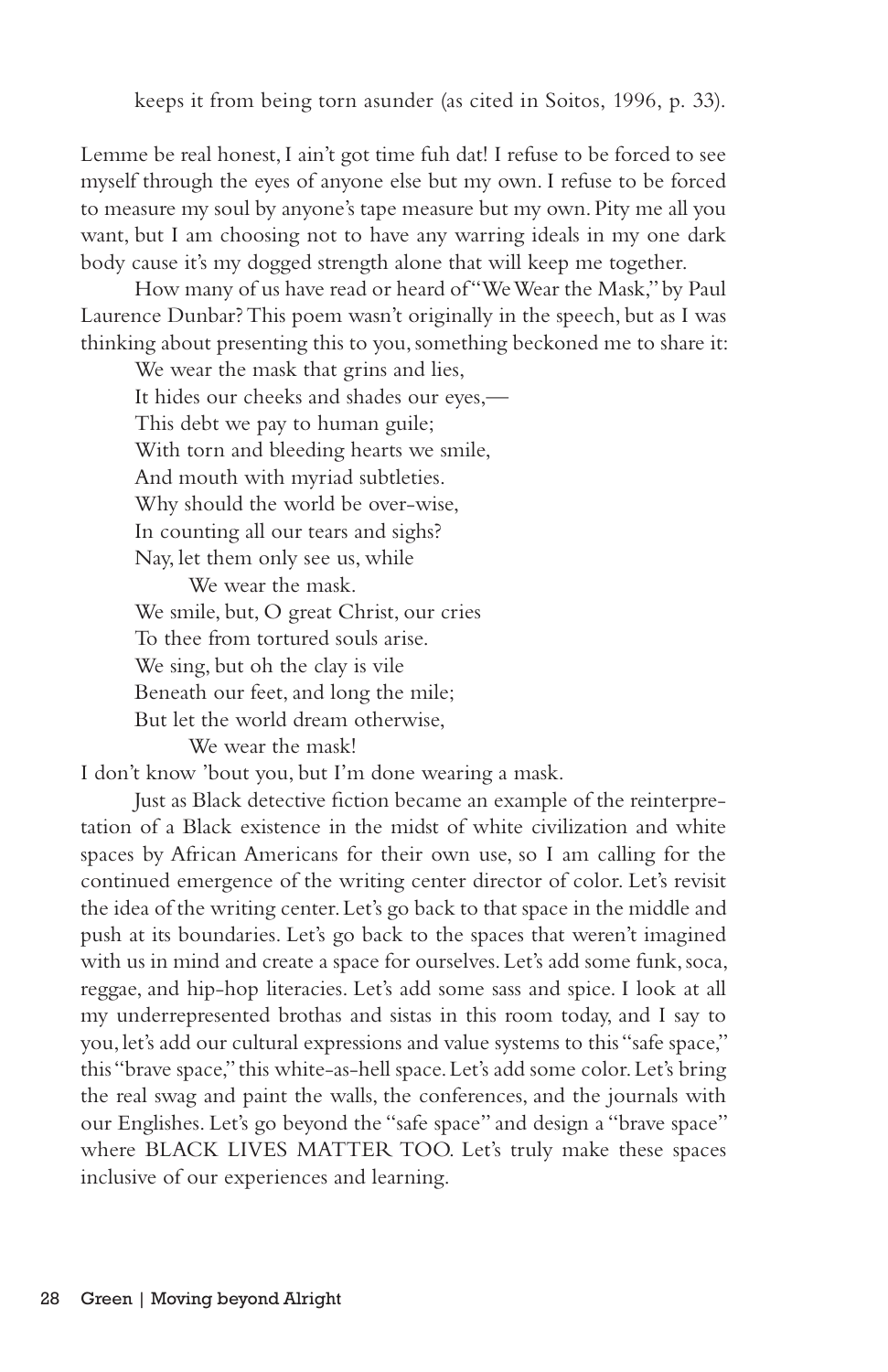We gotta help ourselves. If you doubt what I'm saying, remember that Zora Neale Hurston said the African American "lives and moves in the midst of white civilization, everything that he touches is re-interpreted for his own use. He has modified the language, mode of food preparation, practice of medicine, and most certainly the religion of his new country" (as cited in Soitos, 1996, p. 28).

So, to the white folk in the room, since y'all keep asking how to help, here's how:

### **Stop being an ally; instead be an accomplice.**

I woke up on the day after the presidential election of 2016 and carried on with my normal routine. I cussed morning, as if it had somehow personified, and made my way to work cussing the bad drivers of DC as they panicked at the sight of the roundabout that was there yesterday. As I walked into the library, I could instantly feel a difference that was unlike any other difference. The library itself seemed to be mourning, and its inhabitants, what little she housed that day, were in full-on mourning themselves. I walked past tear-stained faces and heads hung way too low for long-term comfort, quickly learning to avoid posing the normal "How you doing today?" greeting as I unlocked the writing center and began my work for the day. Not much had changed for me. I was still who I was, the world was still who it was, turning on its regular axis with the same injustices occurring as before. I still looked like me and still expected to be treated the same way, not seen the same way and sometimes not heard just the same as any other day. I carried about my day as I normally would have except for one small detail. I made one change to my email signature and added three extra lines in a bold and sassy orange hue to make sure it would be seen. These lines read

# **Allies are satisfied to quietly help and support. Accomplices support and help through word and deed. Accomplices actively demonstrate allyship.**

So, how do you help? None of that safety-pin rhetoric around here. When you see me struggling, get up and do something. When you see your colleague yelling at me in a meeting because their graduate students can't write, you say something so I don't have to. When you see people harassing me in the parking lot, wondering whether or not I have the right to park there, how about you defend me so I don't have to defend myself? And please, please do not see things happening, then don't say anything, then come to me afterwards to tell me you're sorry. Cause I'm going to look at you and say you didn't do anything while it was happening.

### **Be my accomplice.**

**Take the risk. Give up some of the privilege you hold so dearly so that I can have some.**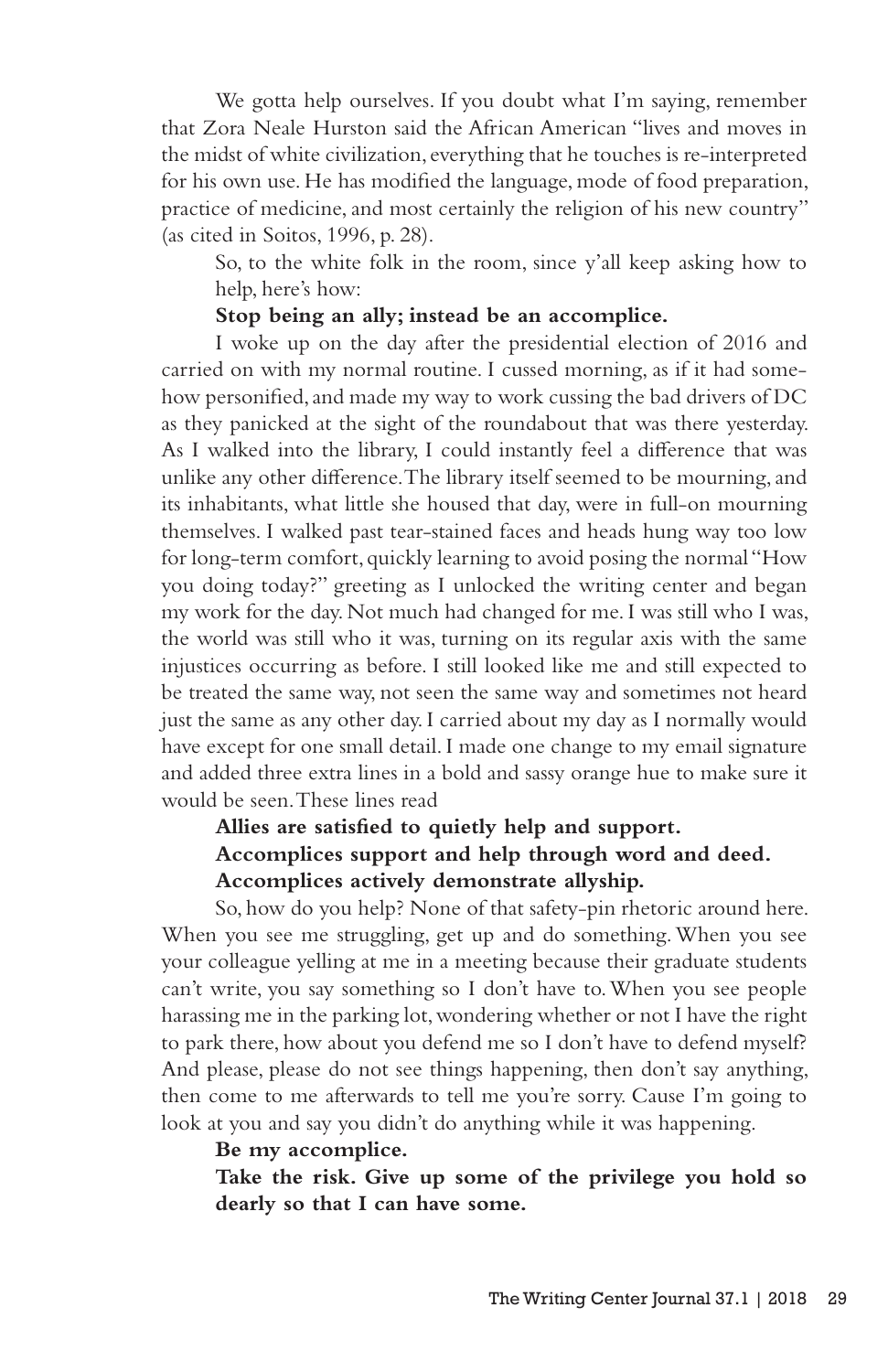*[brief pause]*

. . . and so while this space wasn't built for me, never evolved to include me, I exist in it, I fight in it, I get hurt in it, I excel in it, Shit, I give keynotes in it.

### In Retrospect

In Chicago the need to push through my tears kept my dark body from being torn asunder. The weight of the responsibility I felt was hard to carry. Today though, the promise I made to people of color keeps me going. The responsibility I carry no longer feels like too much. I asked you to get in this work and stay in it, so I am doing the same. I asked you to revisit our traditional views of "double-consciousness" and find a way to see and trust your own true consciousness, your own vision of yourself through the haze. So, since removing my mask, I have destroyed it.

I spent too much time dealing with the emotional labor embedded in this keynote that I couldn't make the ending work the way that perhaps it should have. To be honest, I was so annoyed that I felt obligated to highlight and speak on the lack of representation and inclusion that other topics weren't even an option I felt I had. As I was struggling to find the words I wanted my people to be proud of, I was also annoyed that those with more privilege had been asking me what message I had for them. I wanted to remind them that they had had 33 other messages. I wanted to remind them that the disadvantaged had been telling them how to help and that it just wasn't fair to keep expecting us to.

I wanted to tell them I was annoyed because their privilege means more to them than others' sufferation and reeducation. I wanted to tell them I was annoyed because ya'll be trying me. I wanted to bring it to their attention that we live in chronic discomfort, and that when it's their turn to experience discomfort, they can't handle the pressure; your fragility is real! I wanted to close with, "And look, this really ain't my problem, this racism mess is your burden to carry." I wanted to tell them that I have spent more than enough time with my thoughts and my experiences in the academy to say for sure that allyship hasn't worked in my favor and it hasn't done anything to alleviate the chronic discomfort I experience daily.

I have been on this journey for a while, and even after I had submitted my first article for publication, I had already decided that the ending no longer satisfied my own longings. The new ideas I had of an ally ruined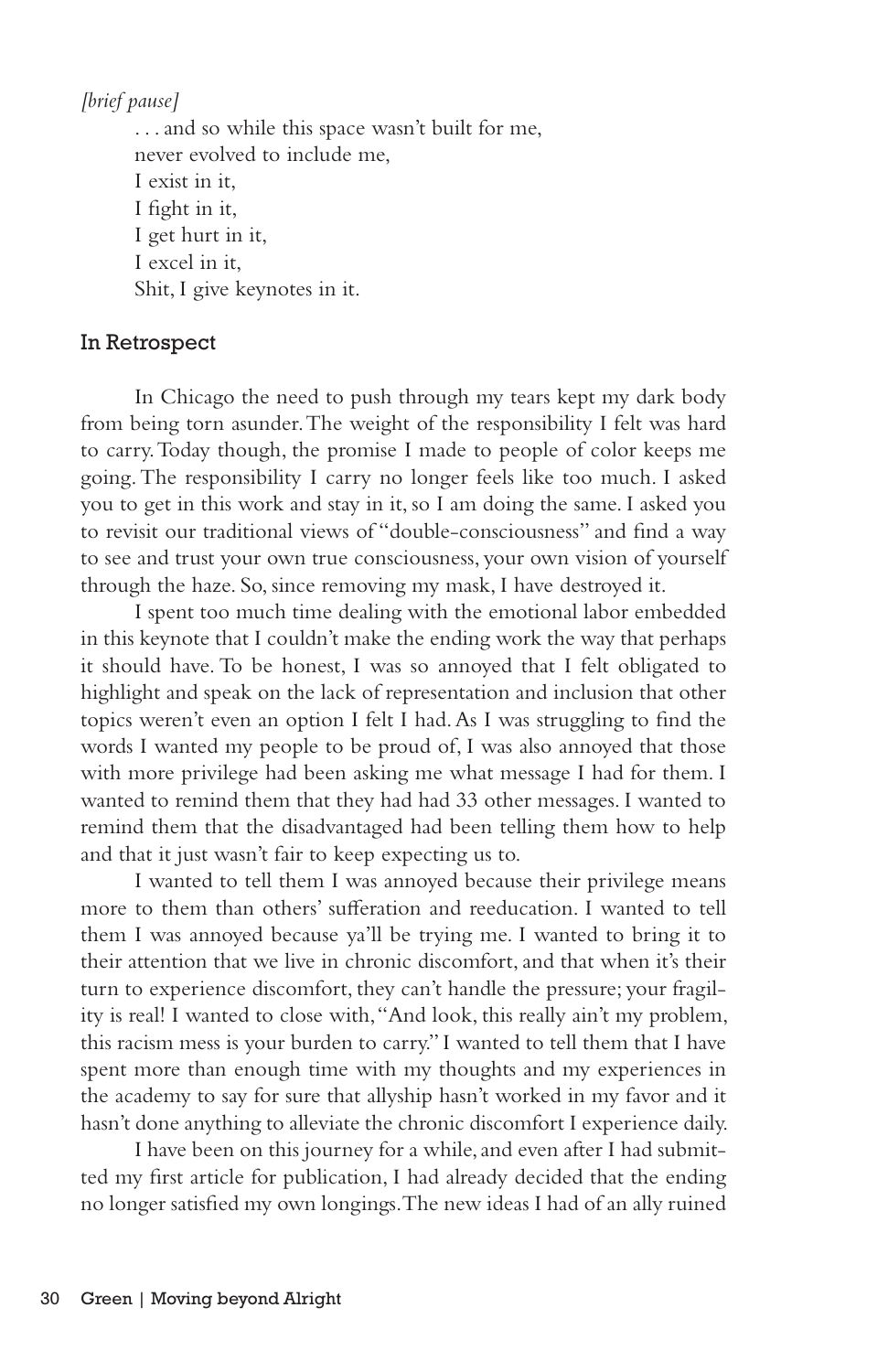that article for me. But I finally have the language and understanding to be able to try to explain what I've been feeling about the idea of allies, the lack of tangible and visible action with being an ally, and allyship in general. I purposely use the word *idea* to describe it all because I'm yet to see this fantasy that folk have created and professed became reality with any true substance or positive result.

Dr. Omi Osun Joni L. Jones gave us six rules for being what she called an *ally*; I share excerpts of five rules here. I find the word *ally* problematic, but not the rules, cause what I hear her really asking is for us to be accomplices. I wanted to make posters with Dr. Joni Jones' rules on them and plaster them everywhere.

Listen to what she says, and tell me what you really hear:

Rule 1. "Allies know that it is not sufficient to be liberal. In fact the liberal position is actually a walk backwards. . . . We [must] move toward a radical rather than liberal position. . . . Allies must be willing to be warriors."

Rule 2. "Be loud and crazy so Black folks won't have to be! . . . This does not mean be reckless, strategizing is always important. . . . Speaking up does mean being able to relinquish some piece of

privilege in order to create justice."

Rule 3. "Do not tell anyone in any oppressed group to be patient. Doing so is a sign of your privilege." Justice delayed is justice denied. Rule 4. "Recognize the new racism, the new sexism, the old homophobia. It is institutional and structural."

Rule 5. "When called out about your racism, sexism, or homophobia, don't cower in embarrassment, don't cry and don't silently think that 'she's crazy' and vow never to interact with her again. . . . Be grateful that someone took the time to expose yours."

Tell me ya'll ain't hear her say take risks in each one of those rules. I see risks as being important to actually getting this work done. Minorities spend so much time checking ourselves to see if we're good enough to fit in and get in to do the work. I've long decided I was giving you back this problem of racism cause it isn't of my invention, or that of my foreparents, so since I'm giving you your problem back to fix, I've got a checklist for you—if you can't acknowledge the following then I got no time for you and you should keep out my way . . . cause I'll know you're an accomplice when

1. you can acknowledge your privilege—confession is good for the soul . . . and the movement;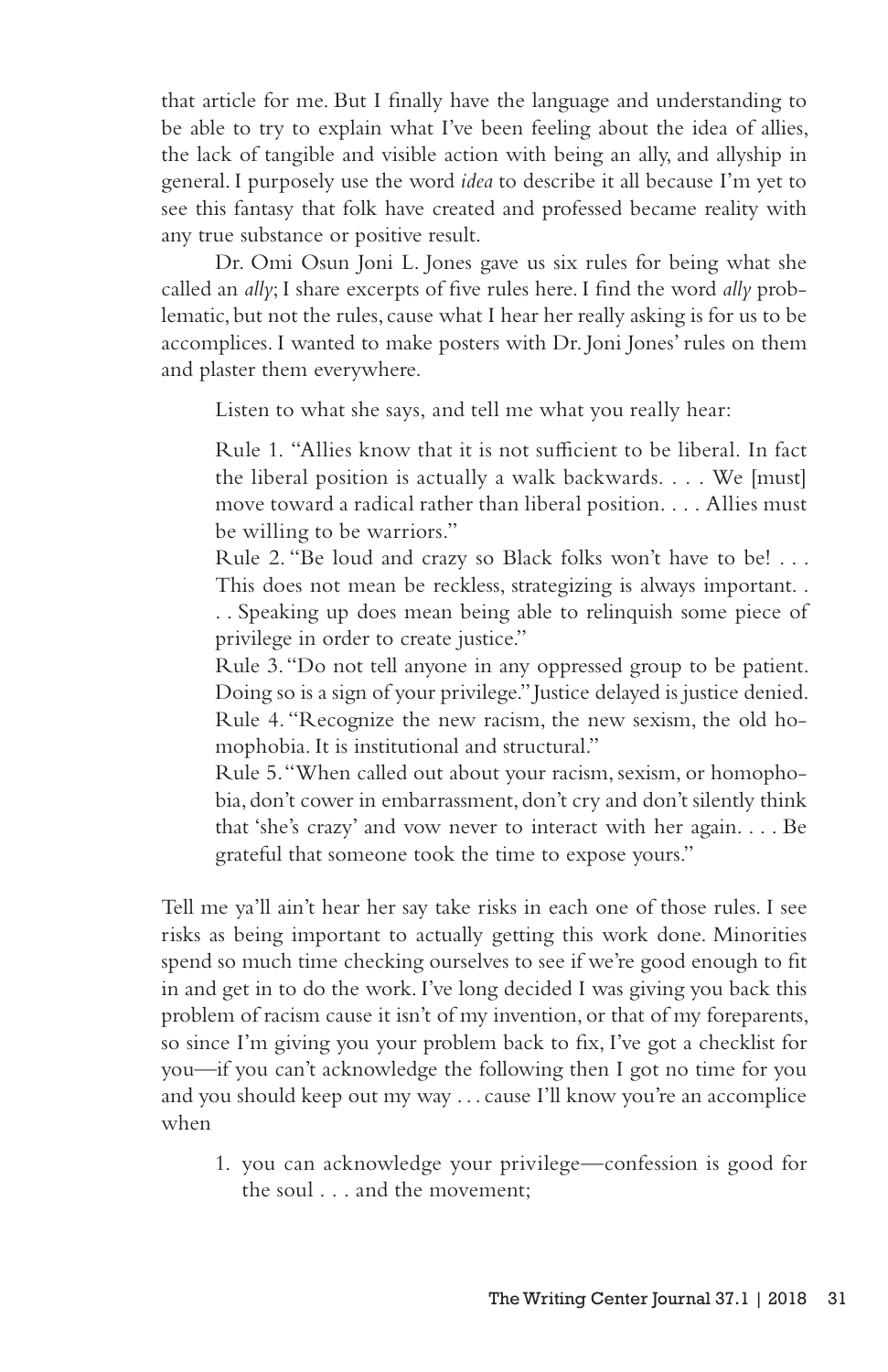- 2. you can take a back seat and let the voices of the marginalized be heard loud and clear;
- 3. you have stopped expecting others to educate you on these issues—that's lazy and annoying;
- 4. you don't have to give yourself a title. Titles are overrated. If you have to say that you're against oppression, then chances are you're probably really not. If you have to announce that you're an accomplice, then I already don't trust you. All I really wanna see is that WERK.

# Acknowledgments

*For my mom.*

*You couldn't make it to Chicago and you were gone before New York. Yet even though you never got to hear me speak these words, I know it was you who raised me with the conviction and strength to write and stand by them. I'll be waiting for you "before de turning." Your daughter.*

*A special thank you to my entire village for helping me through the hardest moments. Thank you to Sarah Blazer, Brian Fallon, and my brother Neville Green. My sincerest gratitude to the reviewers and to the editors for their patience and guidance. Additionally, I'd like to thank all of you who have been encouraged by this piece—always your accomplice.*